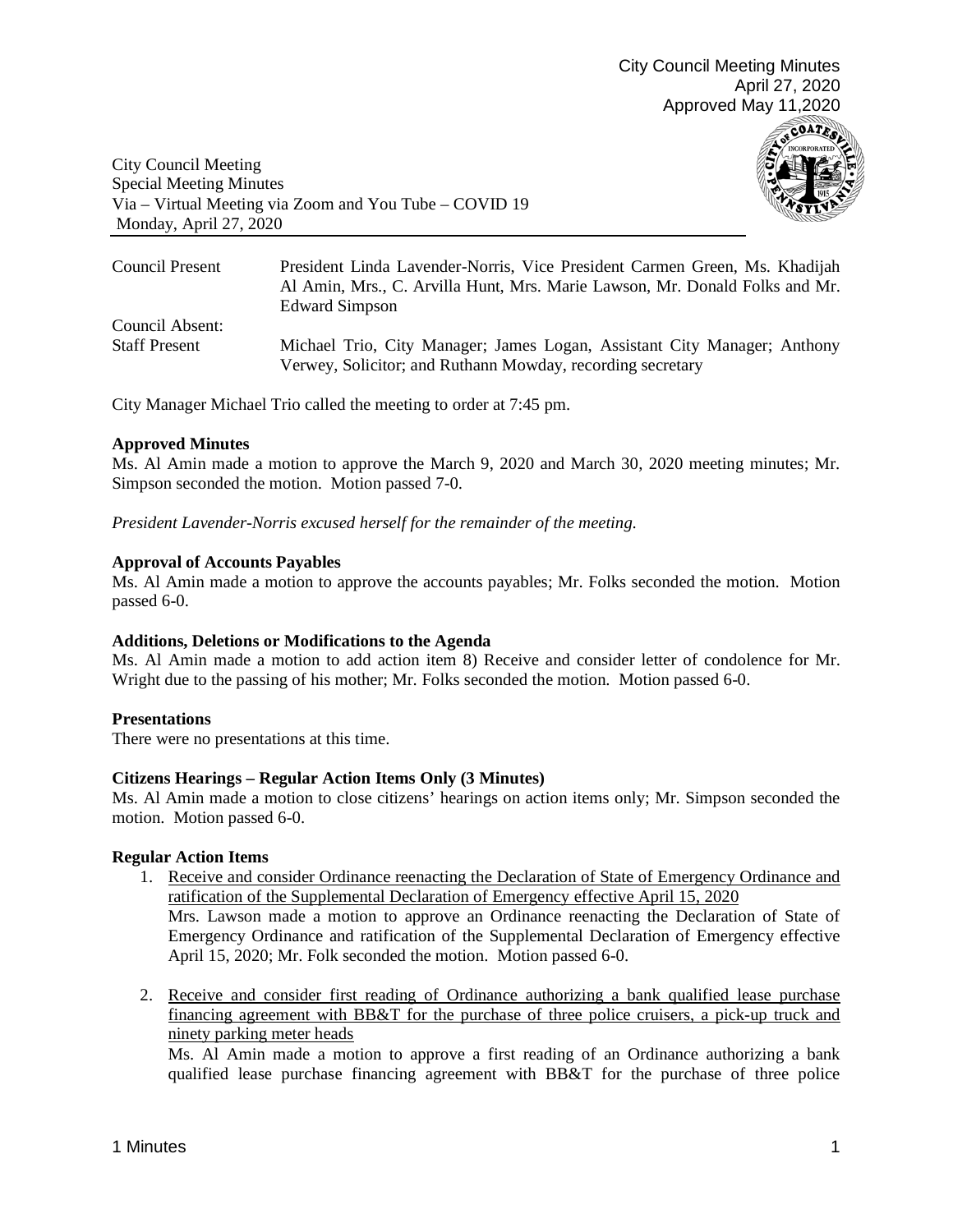cruisers, a pick-up truck and ninety parking meter heads; Mr. Folks seconded the motion. Motion passed 6-0.

- 3. Receive and consider Resolution 2020-08 City of Coatesville Police Pension Fund; City of Coatesville Non-Uniformed Pension Fund and the City of Coatesville Firemen's Pension Fund Mrs. Hunt made a motion to approve Resolution No. 2020-08 City of Coatesville Police Pension Fund; City of Coatesville Non-Uniformed Pension Fund and the City of Coatesville Firemen's Pension Fund; Mr. Simpson seconded the motion. Motion passed 6-0.
- 4. Receive and consider Civil Service List Mr. Simpson made a motion to approve the Civil Service list for the Police Department; Mr. Folks seconded the motion. Motion passed 6-0.
- 5. Receive and consider conditional offers of employment for four part-time officers for the Police Department Mr. Folks made a motion to approve the conditional offers of employment for Joseph R. Juistu, Richard S. Geiger, Christopher B. Dunlap and Stephen M. Recchilingo four part time officers for the Police Department; Mrs. Lawson seconded the motion. Motion passed 6-0.
- 6. Receive and consider Aramark Service Agreement Mrs. Lawson made a motion to approve the Aramark Service Agreement; Mrs. Hunt seconded the motion. Motion passed 6-0.
- 7. Receive and consider Rothwell Agreement Ms. Al Amin made a motion to approve the Rothwell agreement for five copiers; Mr. Folks seconded the motion. Motion passed 6-0.
- 8. Receive and consider Letter of Condolence for Mr. Wright for the passing of his mother. Ms. Al Amin made a motion to approve a Proclamation for Geraldine Proctor and Ventnor Wright and a letter of condolence to the Wright family for the passing Hilda Wright; Mr. Folks seconded the motion. Motion passed 6-0.

Ms. Al Amin made a motion to close action items only; Mr. Simpson seconded the motion. Motion passed 6-0.

# **Discussion Items**

- 1. Meeting Minutes
	- There were no discussions on meeting minutes.

# **Reports**

- 1. Solicitor
	- Mr. Verwey Announced:
	- I worked primarily on Covid 19 related emergency matters declarations/ordinances etc.
	- I've also worked on litigation matters and real estate matters for the city
	- I had provided a more detailed attorney-client privileged discussion during the executive session but unless there any questions that is my report
- 2. City Manager

Mr. Trio announced:

• presented a weekly report via email to council members I can run through that and report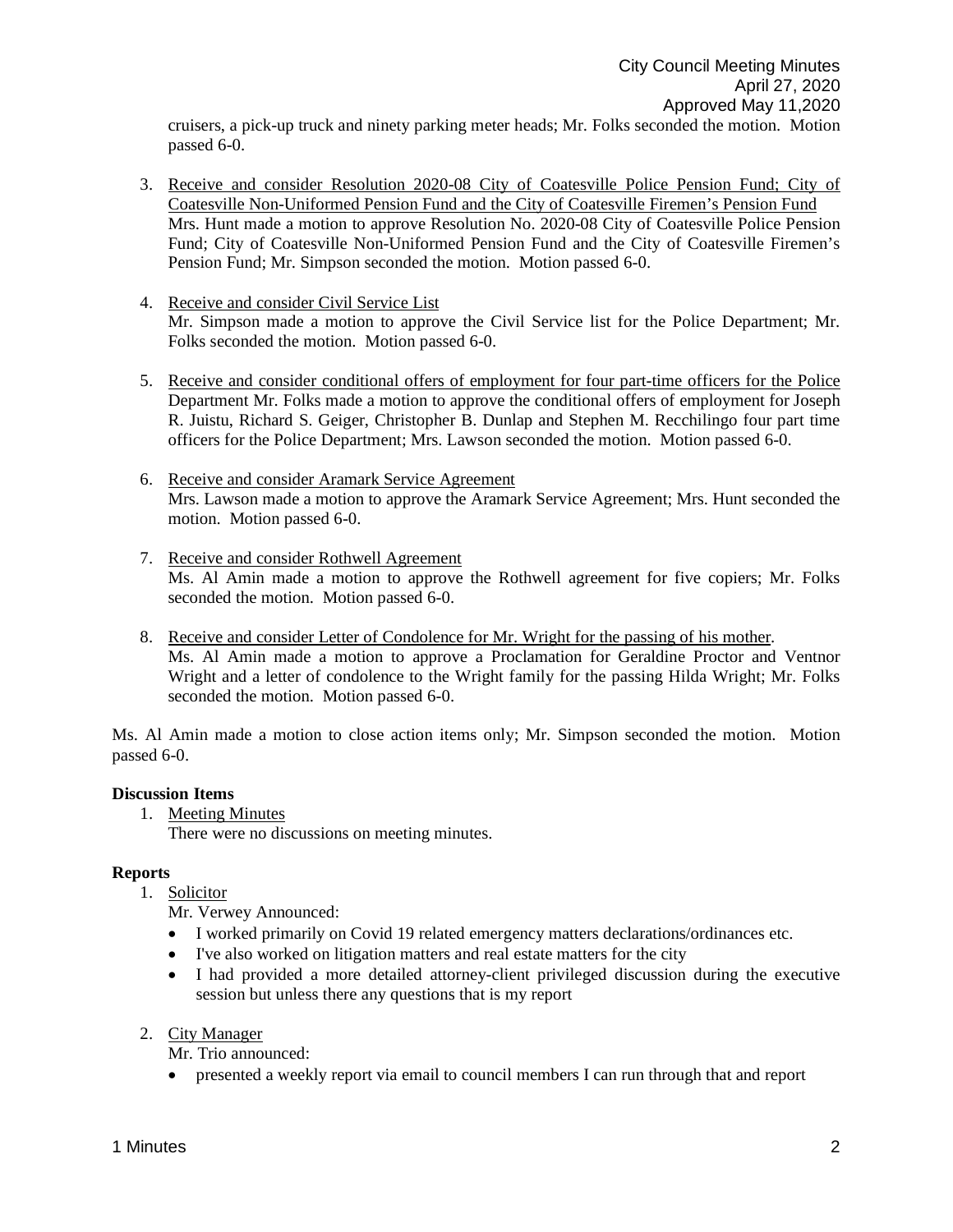- this past week was our was administrative assistant week and we did provide a small token to our admin staff for working under this challenge. It was nice to be able to have something for that and be able to show our appreciation and council for providing that for us so that was a good thing.
- We acknowledge the police, fire and ambulance services for keeping us safe and sound.
- We are looking at other groups like the senior center and the Coatesville Area School District for providing meals and some comfort for our seniors and our kids in the neighborhood.
- I included the schedules for last week.
- Please look at the windshield reports. I have been forwarding them to the Codes Department for notices/violations.
- We are all in another 30 days of the Covid 19 with operations and protocol. Based on the direction of City Council, we will follow up on the various releases and information that we will be receiving from the county and take a much more proactive lead on trying to get that out to the public.
- I'll be working with James on that or a public information emergency services as mentioned. Mr. Alderman is continuing to solicit for new supplies for PP&E. He has been successful in getting various of any bacterial gloves, masks, masks with shields.
- From an engineering infrastructure standpoint there's really no changes to the project on Lincoln intersection at. It is a CRP funded project. May  $1<sup>st</sup>$ , requirements for construction will loosen up. Once this opens up the engineers will remobilize the projects and timeframes.
- PECO will be doing reconstruction on the gas line in front of City Hall. They will be doing the work in the streets.
- A lot of Covid 19 emergency rental applications have been submitted. The Codes Department has developed a list. The applicant must sign and affidavit and some have paid fees.
- There is no update on Aroogas
- The RDA held a meeting and opened up presentations for the Flats. A questionnaire was filled out and sent to each of the developers after the presentations.
- Train Station meeting will be held next week. They are determining what the impact on the grants will be.
- Mr. Troutman will provide a report on the MMO's. This is a very important proposal.

## 3. Assistant City Manager

Mr. Logan announced:

- The staff is rotating and is seems like the weekly rotation is working well.
- The one thing we discussed is inn the event we slowly open back up to the public. We discussed social distancing and spacing people out. The Lobby hours will change and will monitor the amount of people in at one time.
- We are constantly putting out information on Covid 19. The information and fast and furious. it's constantly changing. Ruthann has been doing a great job updating our website working with our web designer to get information up. She's also been getting it up one channel 66 as well as Facebook.
- We have a number of volunteers out in our community.
- In the danger and the risk of this virus spreading we're going to watch and see what's happening over the next several weeks. If we get to the point to where the numbers were good and some of you can look at what our numbers need to be. I think for the county, we need to get down to like two hundred and sixty to kind of look at if we're going to reopen or not. Right now, we're at about 700 so we have a long way to go but I think over 14 day period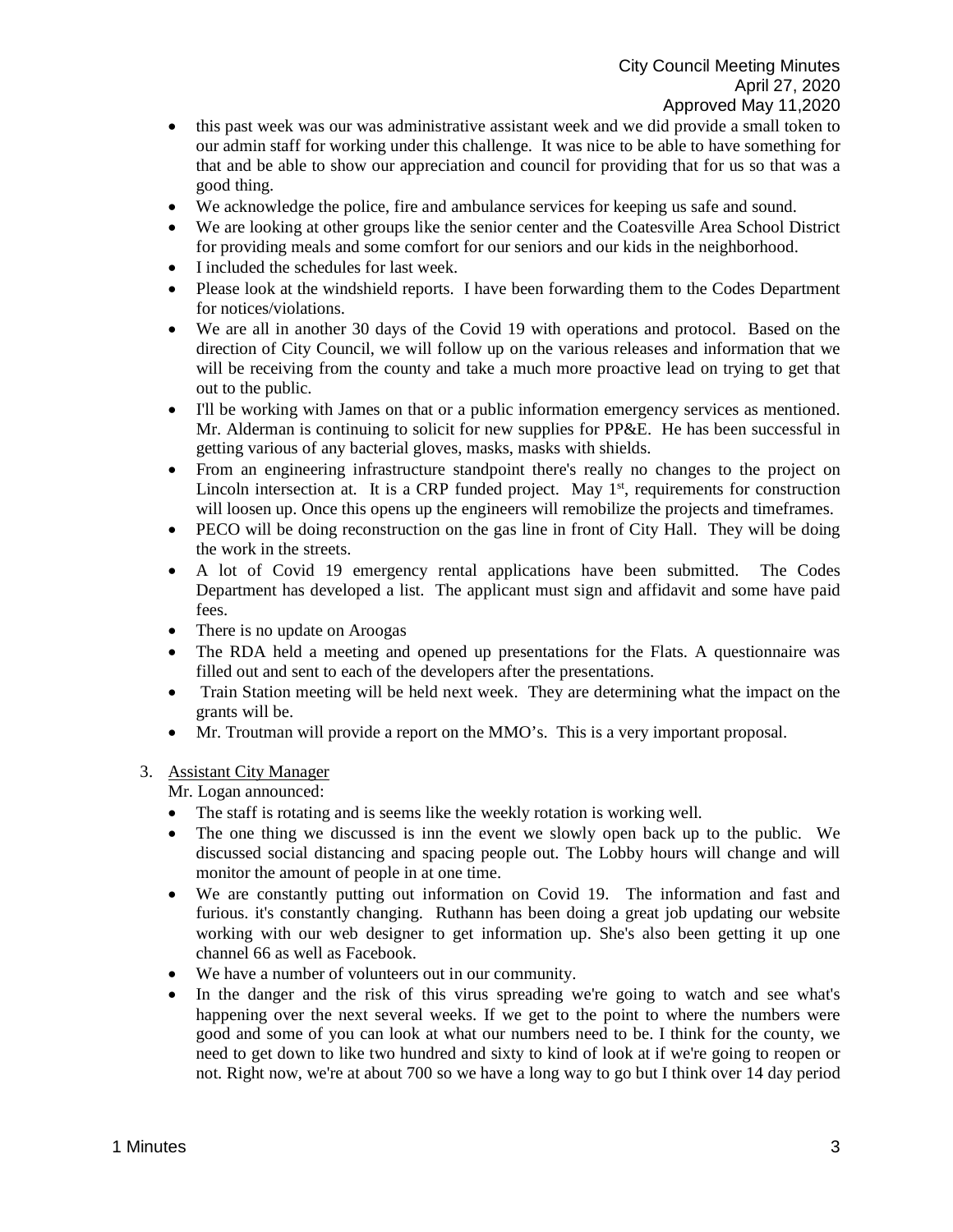you might be able to get those numbers down so that's something that we're going to keep you guys informed in reference to you know what's going on here in the community.

- Our census tracking if you go to our website [www.coatesville.org](http://www.coatesville.org/) and you may have the census or not. You can go online and you can take the census right in the safety of your own home, so please get out there or get inside and take the census, those dollars are so important to the City of Coatesville. You know when you get those numbers up. Right now, we're probably at 37 percent so if we can get those numbers up to the 45-50 percent that'll be a record for the City of Coatesville but in reality, those numbers should be in the 80 and 90 percentiles. If you haven't taken a census please take it.
- We updated the Farmers Market agreement. I'd share it with council members as well as the community. We are looking to launch a farmer's market in Coatesville. I hope and people cross their fingers that we'll be able to do something in the  $4<sup>th</sup>$  quarter, this year with the Farmer's Market in the City of Coatesville.
- I don't have to tell you that it's going to bring fresh produce to people they will be able to take various programs for our low-income population. We are excited about that and we're excited to work with the growing roots organization to bring that to Coatesville.
- We also continue to provide ongoing information and communication with our state and local officials on this pandemic. The county commissioners have been wonderful and we have been able to speak to them and stay in the loop.
- Coatesville is a unique city. We are proud of this community and we want to make sure that you know that we are standing in line for Coatesville. We are all working hard. We have been on the phone with the County Commissioners. We are trying to do our due diligence in bringing the City of Coatesville the necessary things to fight this pandemic.
- Starting May  $4<sup>th</sup>$ , Eagle disposal will resume bulk pick up. They will pick up one bulk item per week.
- We are looking at two investors who are interested in the Train Station property. We are very excited about that.
- We are working with Coleen Terry on acquiring a grant to support funding efforts over at the train station.
- $2<sup>nd</sup>$  Century Alliance, MCDC, and the City of Coatesville will be partnering to launch a firsttime homebuyer program. We are very excited about that. Hopefully, this will begin in the third quarter. It is designed to get residents who have been interested in buying a home through a program that will get them qualified to buy a house in the City of Coatesville. Thank you to  $2<sup>nd</sup>$  Century Alliance and MCDC for coming together with the City of Coatesville to launch the program. MCDC is going to be leading the charge in terms of helping to get it off the ground. They are an action organization and they can get folks to come into programs like this.  $2<sup>nd</sup>$  Century Alliance is going to assist with the coordination of bringing the credit repair companies out and bank mortgages. City of Coatesville part is to work with the two organizations to identify vacant properties and get these properties back on the tax rolls.
- 4. Finance Director

Mr. Troutman announced:

- Vice President and Council, we have provided detailed financials and analysis with a summary memo regarding the first quarter of 2020 through March 31.
- the highlight would be that the general fund is One Hundred Seventy-Four thousand dollars favorable to budget because a budget surplus for the first quarter where the revenues exceeded budget and expenses were less than budget. We had both sides of it working together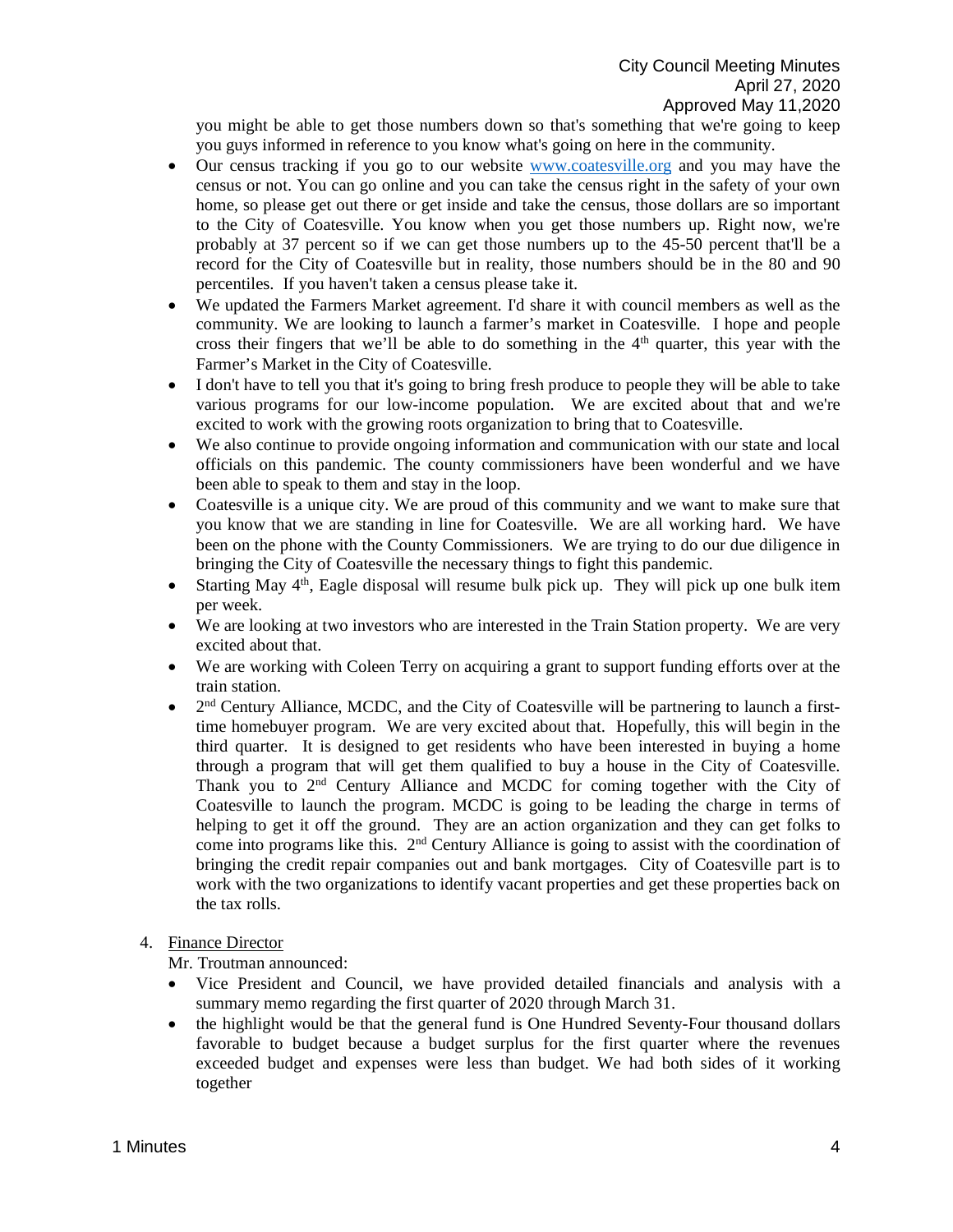- Our cash reserves are ahead of what was projected and so we're well positioned at this point for the rest of the year subject to the obvious.
- We will continue to look and monitor the impact of the Covid 19 and report and work with city manager and assistant city manager for strategies tactics plans.

# **Citizens Hearings Non-Agenda Items Only (3 Minutes)**

There were no citizens comments on non-agenda items only.

Ms. Al Amin made a motion to close citizens; hearings on non-agenda items only; Mr. Simpson seconded the motion. Motion passed 6-0.

### **Special Events**

There were no special events at this time.

### **Council Comments**

Mr. Simpson stated he has nothing.

Mr. Folks stated stay safe out there, wash you hands.

Mrs. Lawson asked everyone to stay safe out there, wash your hands. I just want to start out by saying it's so nice to see everybody. It's been a while since we have been together. I feel like a lot of people may be struggling with this isolation. There are resources out there, if you need anything. If anybody is watching you tube, and you feel you need anything, please reach out. There are resources in the County. This time isn't a vacation for a lot of people. I just want to encourage the residents to stay safe, stay home, stay six feet away from each other, wear your mask, wash your hands, just do what you need to do to get us out of this isolation and staying in our homes. For the Census, we have to do our census, we don't want to lose funding. If anybody saw the email that went out from 2<sup>nd</sup> Century Alliance, Coatesville stands to lose a lot of grant funding and things like that, if we do not do our census over the next ten years. We are only helping ourselves by doing the census. I encourage everyone to get out and do that. It is nice to see everybody. I kind of like this zoom thing. It's nice seeing everybody and have a good night. Chief, I hope your guys stay safe. I know it's dangerous out there for your guys. Thank you

Mrs. Hunt encouraged everyone to stay safe, practice washing your hands, wear a mask and again we want to just keep our president in prayer. thank you, and hope to see you all again soon thanks Amen and thank you.

Ms. Al Amin just wanted to say that together we can get through this is we continue o all work together. I want the residents to know that they are very important to Council and the staff. If you can stay home please stay home, stay safe and if you have to go out, please wear mask and remember to social distance. Chief, I pray that you and you guys are safe every day and Alderman and his guys are safe every day. I know, you know your guys are essential workers and you put your life on the line every time you got out. I want everyone to pray for our Council President. Just please, everyone remember to stay safe and we'll get through this.

Vice President Green stated we all need to make sure we are wearing our masks, that we are practicing social distancing, that we are looking out for our seniors. I want to thank Ms. Al Amin for all her efforts with the senior citizens. I was informed of all the things you have been doing and we just want to thank you for that. It's been a long process and it's probably going to be a little longer. I appreciate the administration for all that they are doing. This meeting tonight, you know to us and our residents, this is all new. I was fumbling there for a minute just trying to get used to not being in person and talking. I just